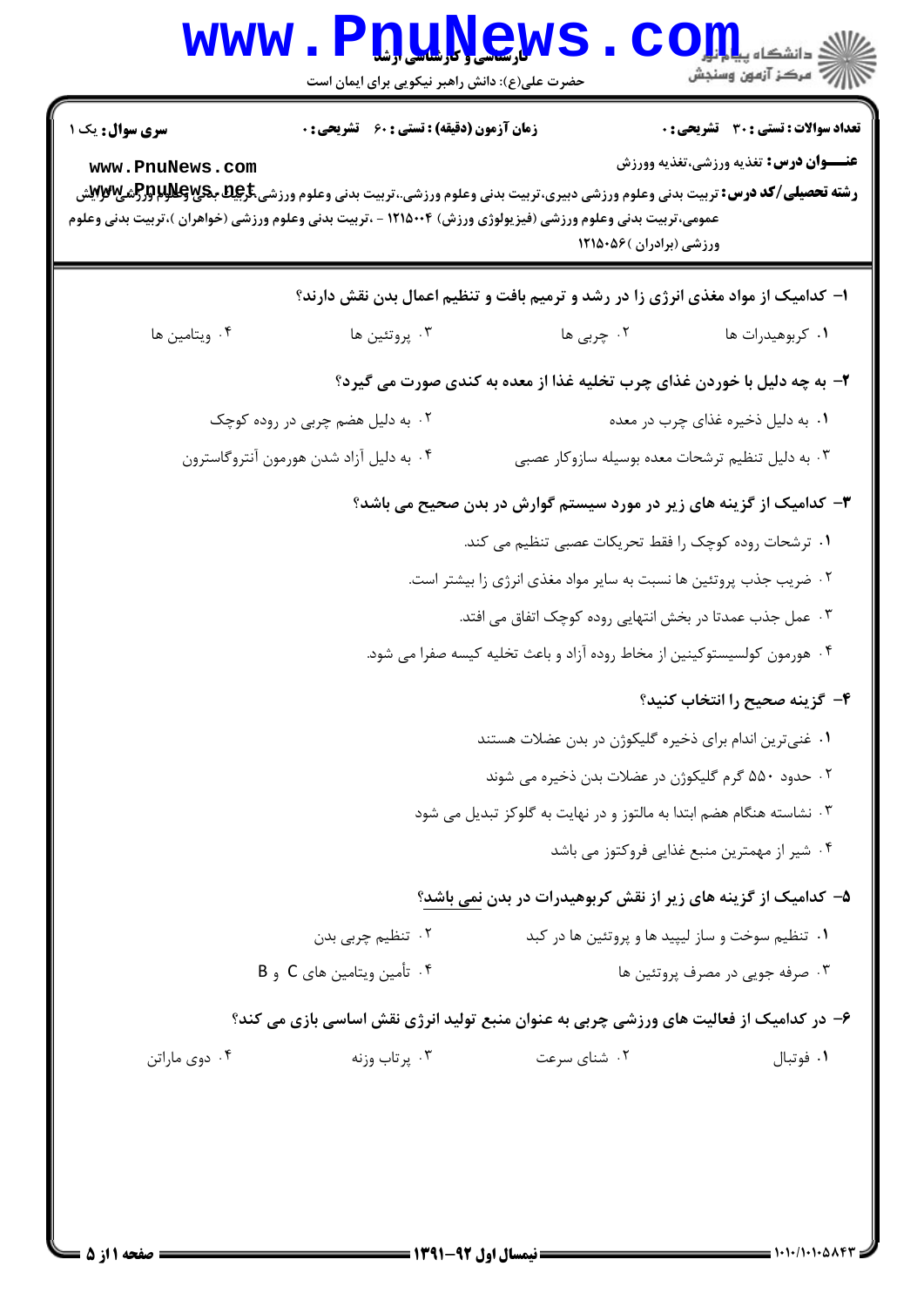## WWW.Pnu.News.com

**تعداد سوالات : تستی : 30 ٪ تشریحی : 0** 

**زمان آزمون (دقیقه) : تستی : 60 گشریحی : 0** 

**سری سوال : ۱ یک** 

**عنــوان درس:** تغذيه ورزشي،تغذيه وورزش

www.PnuNews.com **رشته تحصیلی/کد درس:** تربیت بدنی وعلوم ورزشی دبیری،تربیت بدنی وعلوم ورزشی.،تربیت بدنی وعلوم ورزشی<del>،گریD ب</del>هکلوللها<del>ر (برا</del>شگیلاللها عمومی،تربیت بدنی وعلوم ورزشی (فیزیولوژی ورزش) ۱۲۱۵۰۰۴ - ،تربیت بدنی وعلوم ورزشی (خواهران )،تربیت بدنی وعلوم

ورزشی (برادران )۵۶-۱۲۱۵

| ۷–  گزینه <u>نادرست</u> را انتخاب کنید؟                                                             |                                           |
|-----------------------------------------------------------------------------------------------------|-------------------------------------------|
| ۰۱ مصرف کربوهیدرات محلول در حین فعالیت های دراز مدت و سبک برای تکمیل ذخایر گلیکوژن کبد توصیه می شود |                                           |
| ۰۲ مصرف محلول ۱۰ تا ۲۰ درصد گلوکز برای ورزشکاران استقامتی مفید می باشد                              |                                           |
| ۰۳ ذخایر گلیکوژنی بدن ورزشکاران تا ۲ برابر افزایش می یابد                                           |                                           |
| ۰۴ در فعالیت های طولانی مدت تأمین انرژی در درجه اول بر عهده کربوهیدرات ها است                       |                                           |
| ۸– در مورد اسیدهای چرب کدام گزینه صحیح است؟                                                         |                                           |
| ۰۱ اسید های چرب غیر اشباع به مقدار فراوان در روغن های حیوانی وجود دارد                              |                                           |
| ۰۲ اسید پالمیتیک از مهمترین اسیدهای چرب غیر اشباع است                                               |                                           |
| ۰۳ اکسیداسیون اسیدهای چرب غیر اشباع در بدن به سهولت انجام می شود                                    |                                           |
| ۰۴ چربی های مایع در دمای اتاق از نوع اسیدهای چرب اشباع هستند                                        |                                           |
| ۹- کدامیک از تغییرات بیوشیمیایی چربیها در اثر تمرین ایجاد می گردد؟                                  |                                           |
| ۰۱ کاهش اکسایش چربی ها                                                                              | ۰۲ کاهش فعالیت های هورمونی                |
| ۰۳ افزايش فعاليت ليپاز كبدى                                                                         | ۰۴ افزايش فعاليت آنزيم ليپوپروتئين ليپاز  |
| ∙ا– کدامیک از عوامل زیر باعث افزایش سطح FFA پلاسما در حین تمرین می شود؟                             |                                           |
| ۰۱ مصرف قهوه قبل از تمرين                                                                           | ۰۲ مصرف غذاهای پر کربوهیدرات قبل از تمرین |
| ۰۳ اجرای تمرینات شدید ورزشی                                                                         | ۰۴ تجمع اسید لاکتیک طی فعالیت شدید        |
| اا– از بین انواع پروتئین ها کدامیک در ساختمان اصلی بدن نقش دارند؟                                   |                                           |

۰۱ پروتئین های رشته ای سمعه ۲۰۰ پروتئین های کروی سمعه ۲۰۰ پروتئین های مزدوج مسمعه ۲۰۰ پروتئین های پیوسته

## ۱۲– ارزش بیولوژیک کدام پروتئین نسبت به سایر پروتئین ها بیشتر است؟

۰۴ تخم مرغ ٠١ گوشت گاو مست سرخ در است است بر مسلم در این مسلم در این مسلم در این مسلم در این مسلم در این مسلم در این مسلم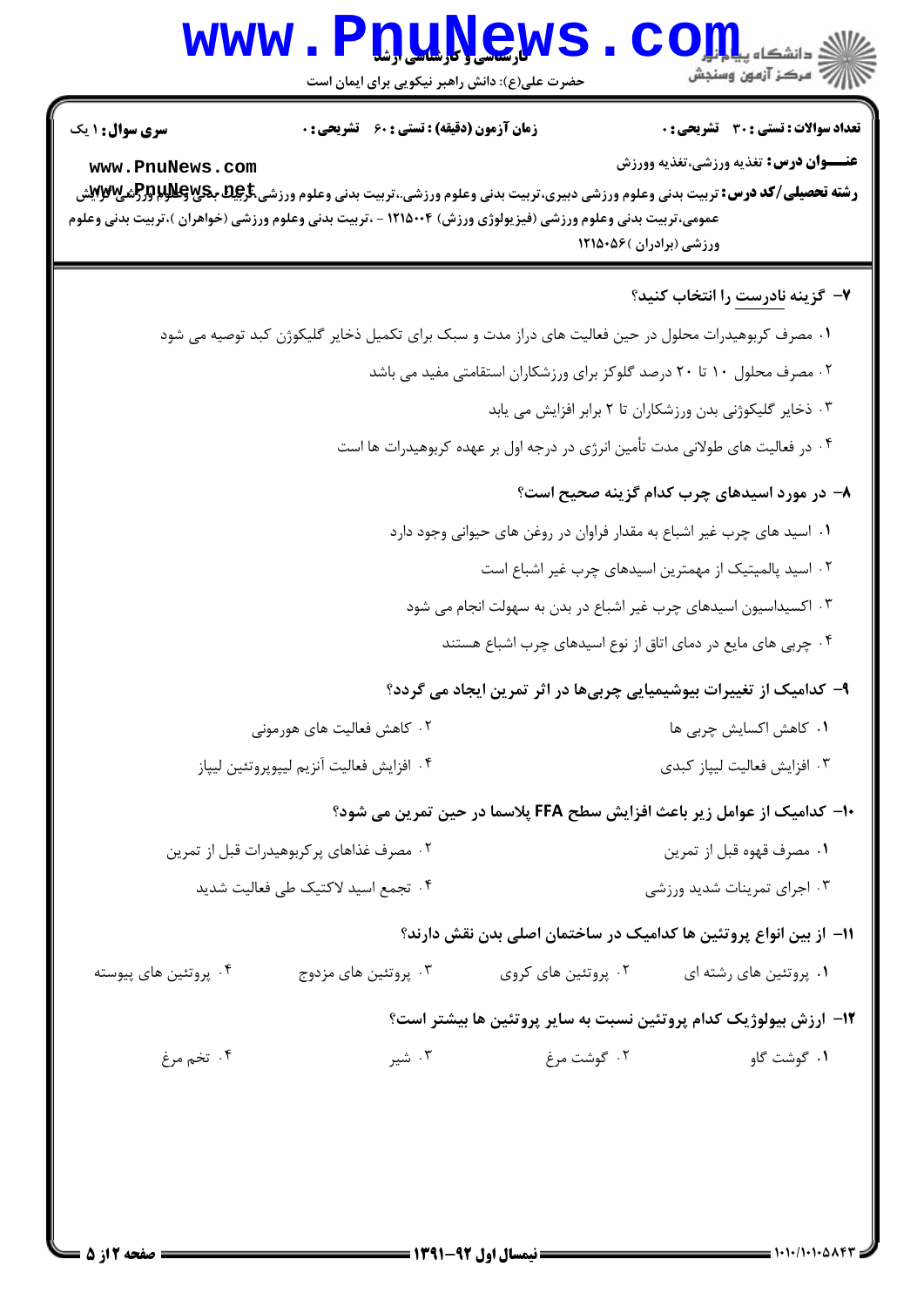## WWW.PnuNews.com .<br>|||/<sup>||ك</sup>سكز آزمون وسنجش

حضرت علی(ع): دانش راهبر نیکویی برای ایمان است

**تعداد سوالات : تستي : 30 - تشريحي : 0 سری سوال : ۱ یک زمان آزمون (دقیقه) : تستی : 60 تشریحی : 0 عنــوان درس:** تغذيه ورزشي،تغذيه وورزش www.PnuNews.com **رشته تحصیلی/کد درس:** تربیت بدنی وعلوم ورزشی دبیری،تربیت بدنی وعلوم ورزشی.،تربیت بدنی وعلوم ورزشی <del>گریمی پولا پراگرافیپ توب</del>یتی عمومی،تربیت بدنی وعلوم ورزشی (فیزیولوژی ورزش) ۱۲۱۵۰۰۴ - ،تربیت بدنی وعلوم ورزشی (خواهران )،تربیت بدنی وعلوم ورزشی (برادران )۵۶۰۵۶/ ۱۳- در رابطه با تأثیر عوامل ارزشدهی غذایی به پروتئین ها کدام گزینه <u>صحیح *ت*ر</u> است؟ ٠١ ميزان اسيدهاي آمينه ضروري پروتئين ها و متعادل بودن نسبت اسيدهاي آمينه آنها ۰۲ متعادل بودن نسبت اسیدهای آمینه و گیاهی بودن پروتئین ها ۰۳ متعادل بودن نسبت اسیدهای آمینه، نوع اتصال اسیدهای آمینه و گیاهی بودن پروتئین ها ۰۴ میزان اسیدهای آمینه ضروری، متعادل بودن نسبت اسیدهای آمینه و نوع اتصال اسیدهای آمینه ۱۴- ادم یا خیز در بدن از نشانه اولیه چیست؟ ۰۲ كمبود پروتئين پلاسما ۰۱ کمبود ویتامین بدن ۰۴ کمبود ویتامین ها و پروتئین های بدن ۰۳ کمبود مواد معدنی ۱۵– کدامیک از گزینه های زیر در مورد وظایف پروتئین ها در بدن صحیح می باشد؟ ۰۱ تامين ويتامين ها، تثبيت PH خون و تنظيم مايعات بدن ۰۲ تنظیم مایعات بدن، تثبیت PH خون و محرک سنتز یادتن ۰۳ تنظیم مایعات بدن، صرفه جویی در مصرف کربوهیدرات ها و کنترل فشار خون ۰۴ کنترل فشار خون، صرفه جویی در مصرف کربوهیدرات ها و تثبیت PH خون ۱۶- در زمینه گوارش پروتئین ها کدام مورد صحیح است؟ ۰۱ حدود ۳۰ درصد اسیدهای آمینه از طریق روده کوچک جذب می شود ۲۰ هضم پروتئین ها در دوازدهه کامل می شود و در روده کوچک فقط عمل جذب صورت می گیرد ۰۳ اسپدهای آمینه ضروری معمولا سریعتر از سایر اسپدهای آمینه جذب می شوند ۰۴ اسیدهای آمینه با منشاء حیوانی کمتر از اسیدهای آمینه با منشاء گیاهی جذب می شوند ۱۷- به منظور جلوگیری از دفع اجباری پروتئین بدن چه میزان پروتئین باید در روز مصرف شود؟ ۰۲ به ازای هر کیلو گرم از وزن بدن دو گرم پروتئین ۰۱ به ازای هر کیلو گرم از وزن بدن یک گرم پروتئین ۰۳ به ازای هر کیلو گرم از عضله بدن یک گرم پروتئین ۰۴ به ازای هر کیلو گرم از عضله بدن دو گرم پروتئین ۱۸– کدامیک از هورمونهای زیر به عنوان هورمون کاتابولیک پروتئین ها عمل می کند؟ ۰۴ تستوسترون  $\cdot$  کورتیزول  $\cdot$ ۰۲ هورمون رشد ٠١. انسولين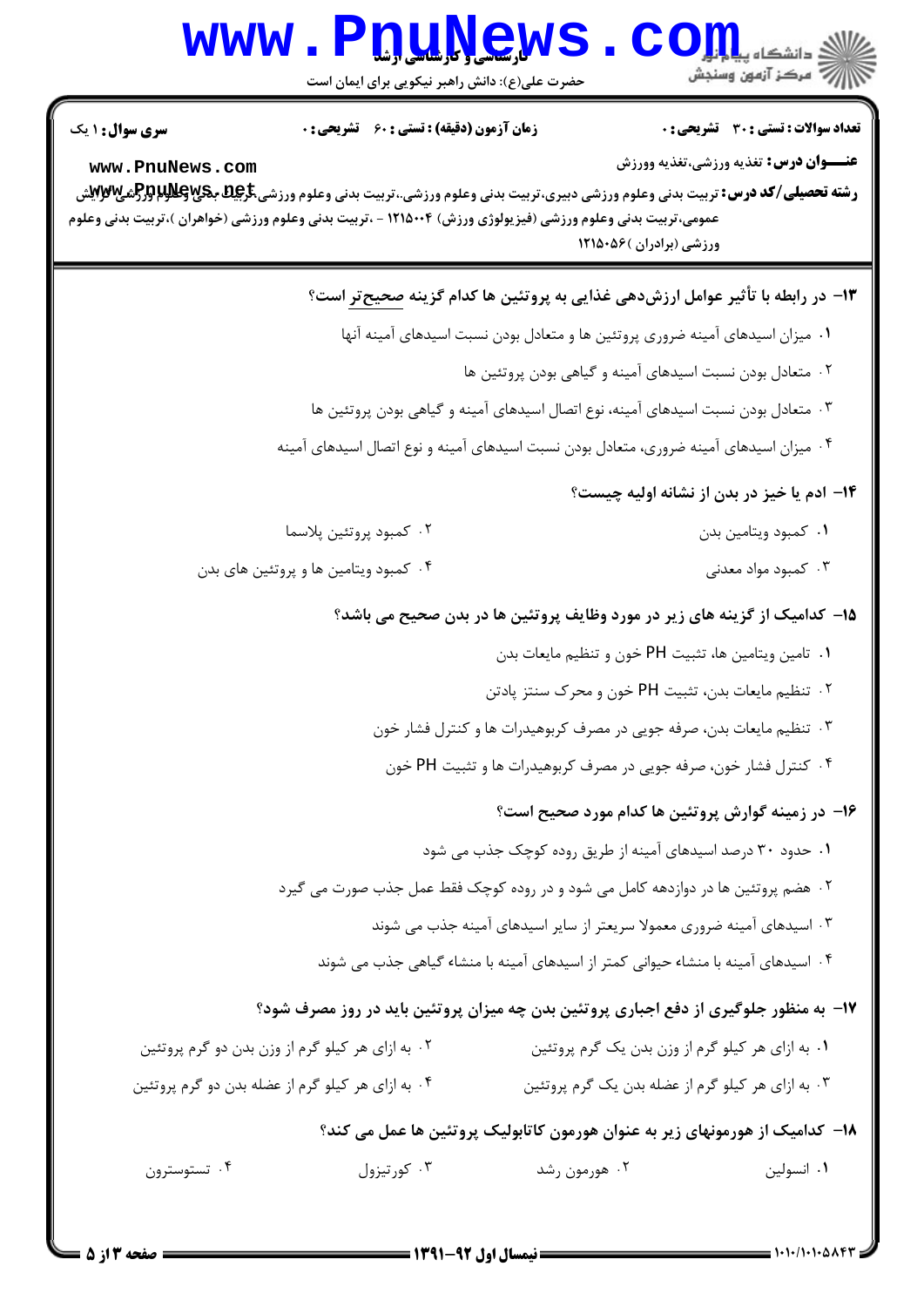| <b>سری سوال : ۱ یک</b>                                                                                                                                                                                                                                                                                                                                     | <b>زمان آزمون (دقیقه) : تستی : 60 ٪ تشریحی : 0</b>      |                                                                                                                     | <b>تعداد سوالات : تستی : 30 ٪ تشریحی : 0</b>      |  |  |
|------------------------------------------------------------------------------------------------------------------------------------------------------------------------------------------------------------------------------------------------------------------------------------------------------------------------------------------------------------|---------------------------------------------------------|---------------------------------------------------------------------------------------------------------------------|---------------------------------------------------|--|--|
| <b>عنـــوان درس:</b> تغذیه ورزشی،تغذیه وورزش<br>www.PnuNews.com<br><b>رشته تحصیلی/کد درس:</b> تربیت بدنی وعلوم ورزشی دبیری،تربیت بدنی وعلوم ورزشی.،تربیت بدنی وعلوم ورزشی <del>،کاچلد بکیPMپلاز Pرم</del> یی<br>عمومی،تربیت بدنی وعلوم ورزشی (فیزیولوژی ورزش) ۱۲۱۵۰۰۴ - ،تربیت بدنی وعلوم ورزشی (خواهران )،تربیت بدنی وعلوم<br>ورزشی (برادران )۵۶۰۵۶ ۱۲۱۵۰ |                                                         |                                                                                                                     |                                                   |  |  |
|                                                                                                                                                                                                                                                                                                                                                            |                                                         | ۱۹- حداکثر مقدار مجاز مصرف پروتئین توسط ورزشکاران چقدر است؟                                                         |                                                   |  |  |
|                                                                                                                                                                                                                                                                                                                                                            | ۰۲ دو گرم به ازای هر کیلو از وزن بدن                    |                                                                                                                     | ۰۱ یک گرم به ازای هر کیلو از وزن بدن              |  |  |
|                                                                                                                                                                                                                                                                                                                                                            | ۰۴ دو گرم به ازای هر کیلو از عضله بدن                   | ۰۳ یک گرم به ازای هر کیلو از عضله بدن                                                                               |                                                   |  |  |
|                                                                                                                                                                                                                                                                                                                                                            |                                                         | <b>+۲-</b> در یک برنامه غذایی مناسب برای ورزشکاران چند درصد از کل کالری دریافتی روزانه را پروتئین ها تشکیل می دهند؟ |                                                   |  |  |
| ۲۰ . ۲۰ تا ۳۰ درصد                                                                                                                                                                                                                                                                                                                                         | ۰۳ تا ۲۰ درصد                                           | ۰۲ ۱۰ تا ۱۵ درصد                                                                                                    | ۰۱ ۵ تا ۱۰ درصد                                   |  |  |
|                                                                                                                                                                                                                                                                                                                                                            |                                                         | ۲۱– نشانه های کمبود کدام ویتامین در بدن زودتر بروز می کند؟                                                          |                                                   |  |  |
| ۰۴ ویتامین C                                                                                                                                                                                                                                                                                                                                               | ۰۳ ویتامین E                                            | ۰۲ ویتامین های گروه B                                                                                               | ۰۱ ویتامین A                                      |  |  |
|                                                                                                                                                                                                                                                                                                                                                            |                                                         | ٢٢- كدام مورد زير در ارتباط با ويتامين ها صحيح مي باشد؟                                                             |                                                   |  |  |
|                                                                                                                                                                                                                                                                                                                                                            | ۰۱ روند جذب ویتامین های محلول در آب مانند جذب چربی هاست |                                                                                                                     |                                                   |  |  |
|                                                                                                                                                                                                                                                                                                                                                            | ۰۲ ویتامین های محلول در چربی از راه ادرار دفع نمی شوند  |                                                                                                                     |                                                   |  |  |
|                                                                                                                                                                                                                                                                                                                                                            |                                                         | ۰۳ مصرف زیاد ویتامین های محلول در آب ایجاد مسمومیت می کنند                                                          |                                                   |  |  |
|                                                                                                                                                                                                                                                                                                                                                            |                                                         | ۰۴ ویتامین های A و D به ترتیب به وسیله پروویتامینهایی به نام کلسترول و کاروتن ساخته می شوند                         |                                                   |  |  |
|                                                                                                                                                                                                                                                                                                                                                            |                                                         | <b>۲۳</b> - مصرف بیش از حد کدام ویتامین باعث کاهش چشمگیر ویتامین B12 و در نتیجه کم خونی می شود؟                     |                                                   |  |  |
| ۰۴ ویتامین A                                                                                                                                                                                                                                                                                                                                               | ۰۳ ویتامین C                                            | ۰۲ ویتامین E                                                                                                        | ۰۱ ویتامین B1                                     |  |  |
|                                                                                                                                                                                                                                                                                                                                                            |                                                         |                                                                                                                     | ۲۴– آب آشامیدنی از منابع مهم کدام ماده معدنی است؟ |  |  |
| ۰۴ کروم                                                                                                                                                                                                                                                                                                                                                    | ۰۳ سلنيم                                                | ۰۲ مولیبدنیم                                                                                                        | ۰۱ فلوئور                                         |  |  |
| ۲۵–کدام الکترولیت در طی فعالیت های شدید در هوای گرم نسبت به سایر الکترولیت ها از طریق تعریق بیشتر دفع می گردد؟                                                                                                                                                                                                                                             |                                                         |                                                                                                                     |                                                   |  |  |
| ۰۴ منيزيم                                                                                                                                                                                                                                                                                                                                                  | ۰۳ کلر                                                  | ۰۲ پتاسیم                                                                                                           | <b>۱</b> . سديم                                   |  |  |
|                                                                                                                                                                                                                                                                                                                                                            |                                                         | ۲۶- در طی یک فعالیت شدید در هوای گرم آب بدن عمدتا از چه طریقی دفع می شود؟                                           |                                                   |  |  |
| ۰۴ مدفوع                                                                                                                                                                                                                                                                                                                                                   | ۰۳ تنفس                                                 | ۰۲ پوست                                                                                                             | ۰۱. ادرار                                         |  |  |

 $= 1.1 - 11.1 - 0.197$